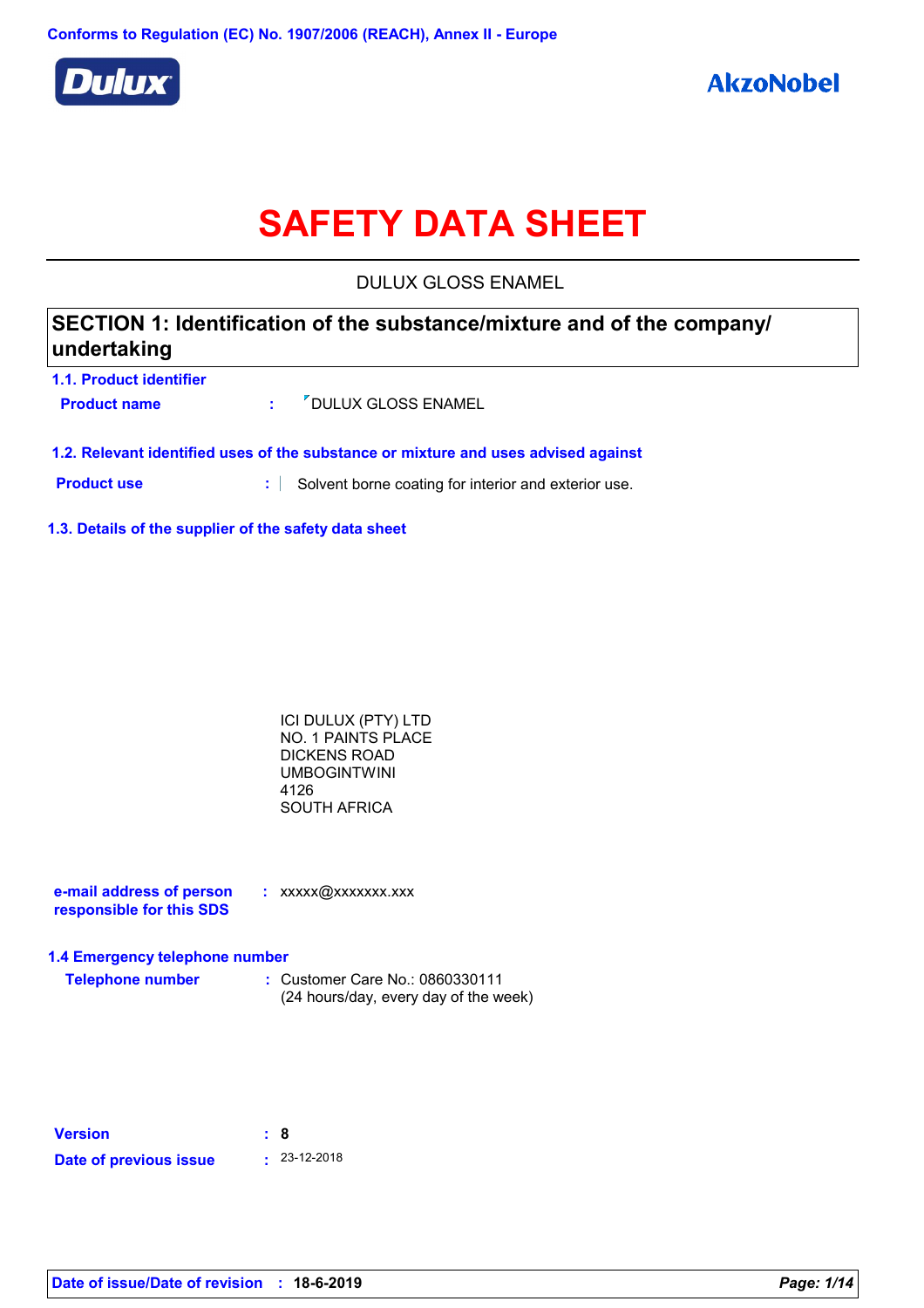# **SECTION 2: Hazards identification**

### **2.1 Classification of the substance or mixture**

**Product definition : Mixture** 

### **Classification according to Regulation (EC) No. 1272/2008 [CLP/GHS]**

Flam. Liq. 3, H226 STOT RE 1, H372 Aquatic Chronic 3, H412

The product is classified as hazardous according to Regulation (EC) 1272/2008 as amended.

| <b>Ingredients of unknown</b><br>toxicity    | $: 0\%$ |
|----------------------------------------------|---------|
| <b>Ingredients of unknown</b><br>ecotoxicity | $: 0\%$ |

See Section 16 for the full text of the H statements declared above.

See Section 11 for more detailed information on health effects and symptoms.

### **2.2 Label elements**

**Hazard pictograms :**



| <b>Signal word</b>                                                                                                                                              | : Danger                                                                                                                                                                             |
|-----------------------------------------------------------------------------------------------------------------------------------------------------------------|--------------------------------------------------------------------------------------------------------------------------------------------------------------------------------------|
| <b>Hazard statements</b>                                                                                                                                        | : H226 - Flammable liquid and vapour.<br>H372 - Causes damage to organs through prolonged or repeated exposure.<br>H412 - Harmful to aquatic life with long lasting effects.         |
| <b>Precautionary statements</b>                                                                                                                                 |                                                                                                                                                                                      |
| <b>General</b>                                                                                                                                                  | : P102 - Keep out of reach of children.<br>P101 - If medical advice is needed, have product container or label at hand.                                                              |
| <b>Prevention</b>                                                                                                                                               | : P210 - Keep away from heat, hot surfaces, sparks, open flames and other ignition<br>sources. No smoking.<br>P233 - Keep container tightly closed.<br>P260 - Do not breathe vapour. |
| <b>Response</b>                                                                                                                                                 | <b>P</b> 312 - Call a POISON CENTER or doctor/physician if you feel unwell.                                                                                                          |
| <b>Storage</b>                                                                                                                                                  | $:$ P235 - Keep cool.                                                                                                                                                                |
| <b>Disposal</b>                                                                                                                                                 | : P501 - Dispose of contents and container in accordance with all local, regional,<br>national or international regulations.                                                         |
| <b>Hazardous ingredients</b>                                                                                                                                    | : Solvent naphtha (petroleum), medium aliph.                                                                                                                                         |
| <b>Supplemental label</b><br>elements                                                                                                                           | : Contains neodecanoic acid, cobalt salt and butanone oxime. May produce an<br>allergic reaction.                                                                                    |
| <b>Annex XVII - Restrictions</b><br>on the manufacture,<br>placing on the market and<br>use of certain dangerous<br>substances, mixtures and<br><b>articles</b> | : Not applicable.                                                                                                                                                                    |
| <b>Special packaging requirements</b>                                                                                                                           |                                                                                                                                                                                      |
| <b>Containers to be fitted</b><br>with child-resistant<br>fastenings                                                                                            | : Yes, applicable.                                                                                                                                                                   |
| <b>Tactile warning of danger : Yes, applicable.</b>                                                                                                             |                                                                                                                                                                                      |
| 2.3 Other hazards                                                                                                                                               |                                                                                                                                                                                      |
| <b>Voluntary label element</b><br>(CEPE)                                                                                                                        | : Not applicable.                                                                                                                                                                    |
| Other hazards which do<br>not result in classification                                                                                                          | : None known.                                                                                                                                                                        |
|                                                                                                                                                                 |                                                                                                                                                                                      |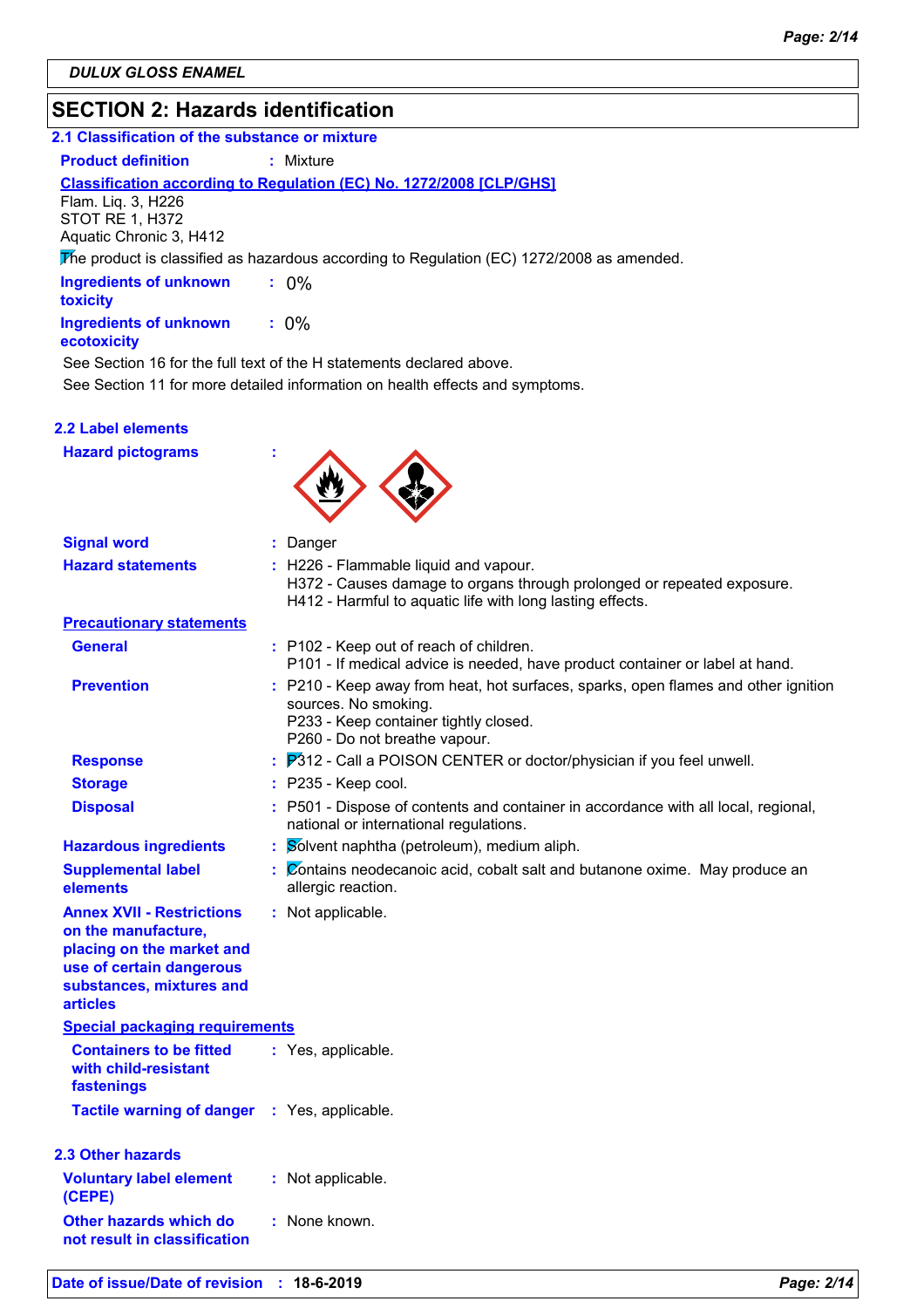# **SECTION 3: Composition/information on ingredients**

| <b>3.2 Mixtures</b>                             | ŧ.<br>Mixture                                                                                              |               |                                                                                                                                                                                    |             |
|-------------------------------------------------|------------------------------------------------------------------------------------------------------------|---------------|------------------------------------------------------------------------------------------------------------------------------------------------------------------------------------|-------------|
| <b>Product/ingredient name</b>                  | <b>Identifiers</b>                                                                                         | $\frac{9}{6}$ | <b>Regulation (EC) No.</b><br>1272/2008 [CLP]                                                                                                                                      | <b>Type</b> |
| Solvent naphtha (petroleum),<br>medium aliph.   | EC: 265-191-7<br>CAS: 64742-88-7<br>Index:<br>649-405-00-X                                                 | l≥10 - ≤25    | STOT RE 1, H372 (central nervous system<br>(CNS)<br>Asp. Tox. 1, H304                                                                                                              | $[1]$       |
| Naphtha (petroleum),<br>hydrodesulfurized heavy | REACH #:<br>01-2119458049-33<br>EC: 265-185-4                                                              | ~10           | Flam. Liq. 3, H226<br>STOT SE 3, H336<br>STOT RE 1, H372<br>Asp. Tox. 1, H304<br>Aquatic Chronic 2, H411                                                                           | $[1]$       |
| Solvent naphtha (petroleum),                    | EC: 265-198-5                                                                                              | l≤5           | Flam. Liq. 3, H226                                                                                                                                                                 | $[1]$       |
| heavy arom.<br>Methyl ethyl ketoxime            | CAS: 64742-94-5<br>REACH #:<br>01-2119539477-28<br>EC: 202-496-6<br>CAS: 96-29-7<br>Index:<br>616-014-00-0 | <1            | Asp. Tox. 1, H304<br>Acute Tox. 4, H312<br>Eye Dam. 1, H318<br>Skin Sens. 1, H317<br>Carc. 2, H351                                                                                 | $[1]$       |
| calcium bis<br>(2-ethylhexanoate)               | REACH #:<br>01-2119978297-19<br>EC: 205-249-0<br>CAS: 136-51-6                                             | ∣<1           | Eye Dam. 1, H318<br>Repr. 2, H361fd (Fertility and Unborn child)                                                                                                                   | $[1]$       |
| neodecanoic acid, cobalt salt                   | EC: 248-373-0<br>CAS: 27253-31-2                                                                           | ∣<1           | Acute Tox. 4, H302<br>Skin Irrit. 2, H315<br>Skin Sens. 1, H317<br>Repr. 2, H361fd (Fertility and Unborn child)<br>Aquatic Chronic 3, H412                                         | $[1]$       |
| 2-butoxyethanol                                 | REACH #:<br>01-2119475108-36<br>EC: 203-905-0<br>CAS: 111-76-2<br>Index:<br>603-014-00-0                   | l≤0,1         | Acute Tox. 4, H302<br>Acute Tox. 4, H312<br>Acute Tox. 4, H332<br>Skin Irrit. 2, H315<br>Eye Irrit. 2, H319<br>See Section 16 for<br>the full text of the H<br>statements declared | [1] [2]     |

There are no additional ingredients present which, within the current knowledge of the supplier and in the concentrations applicable, are classified as hazardous to health or the environment, are PBTs, vPvBs or Substances of equivalent concern, or have been assigned a workplace exposure limit and hence require reporting in this section.

Type

 $\mathcal{I}$  Substance classified with a health or environmental hazard

[2] Substance with a workplace exposure limit

[3] Substance meets the criteria for PBT according to Regulation (EC) No. 1907/2006, Annex XIII

[4] Substance meets the criteria for vPvB according to Regulation (EC) No. 1907/2006, Annex XIII

[5] Substance of equivalent concern

[6] Additional disclosure due to company policy

Occupational exposure limits, if available, are listed in Section 8.

# **SECTION 4: First aid measures**

### **4.1 Description of first aid measures**

| <b>General</b>     | : In all cases of doubt, or when symptoms persist, seek medical attention. Never give<br>anything by mouth to an unconscious person. If unconscious, place in recovery<br>position and seek medical advice. |
|--------------------|-------------------------------------------------------------------------------------------------------------------------------------------------------------------------------------------------------------|
| <b>Eve contact</b> | : Remove contact lenses, irrigate copiously with clean, fresh water, holding the<br>eyelids apart for at least 10 minutes and seek immediate medical advice.                                                |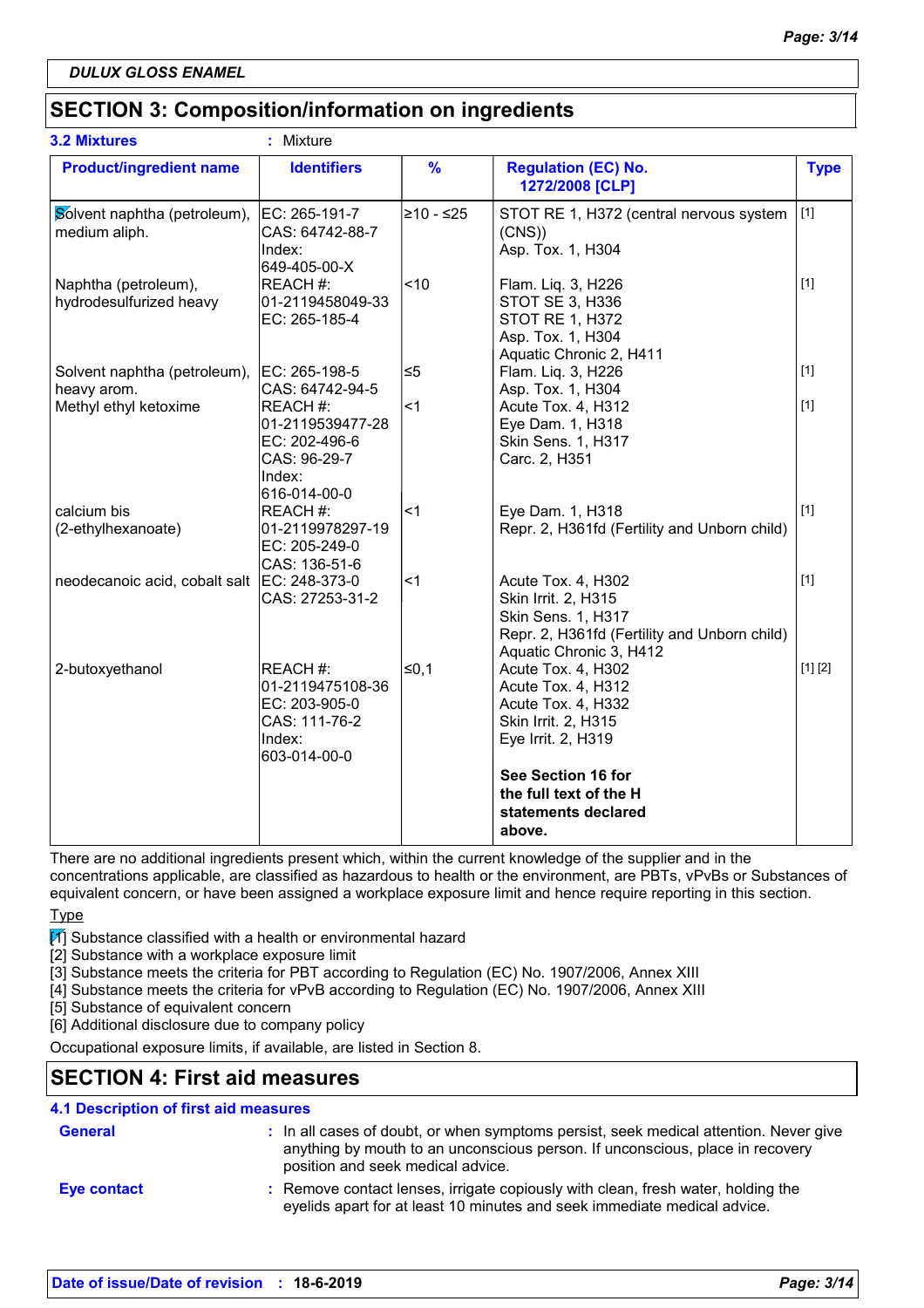# **SECTION 4: First aid measures**

| <b>Inhalation</b>                 | : Remove to fresh air. Keep person warm and at rest. If not breathing, if breathing is<br>irregular or if respiratory arrest occurs, provide artificial respiration or oxygen by<br>trained personnel. |
|-----------------------------------|--------------------------------------------------------------------------------------------------------------------------------------------------------------------------------------------------------|
| <b>Skin contact</b>               | : Remove contaminated clothing and shoes. Wash skin thoroughly with soap and<br>water or use recognised skin cleanser. Do NOT use solvents or thinners.                                                |
| <b>Ingestion</b>                  | : If swallowed, seek medical advice immediately and show the container or label.<br>Keep person warm and at rest. Do NOT induce vomiting.                                                              |
| <b>Protection of first-aiders</b> | : No action shall be taken involving any personal risk or without suitable training. It<br>may be dangerous to the person providing aid to give mouth-to-mouth resuscitation.                          |

### **4.2 Most important symptoms and effects, both acute and delayed**

There are no data available on the mixture itself. The mixture has been assessed following the conventional method of the CLP Regulation (EC) No 1272/2008 and is classified for toxicological properties accordingly. See Sections 2 and 3 for details.

Exposure to component solvent vapour concentrations in excess of the stated occupational exposure limit may result in adverse health effects such as mucous membrane and respiratory system irritation and adverse effects on the kidneys, liver and central nervous system. Symptoms and signs include headache, dizziness, fatigue, muscular weakness, drowsiness and, in extreme cases, loss of consciousness.

Solvents may cause some of the above effects by absorption through the skin. Repeated or prolonged contact with the mixture may cause removal of natural fat from the skin, resulting in non-allergic contact dermatitis and absorption through the skin.

If splashed in the eyes, the liquid may cause irritation and reversible damage.

Ingestion may cause nausea, diarrhea and vomiting.

This takes into account, where known, delayed and immediate effects and also chronic effects of components from short-term and long-term exposure by oral, inhalation and dermal routes of exposure and eye contact.

Contains butanone oxime, neodecanoic acid, cobalt salt. May produce an allergic reaction.

### **4.3 Indication of any immediate medical attention and special treatment needed**

| <b>Notes to physician</b>  | : Treat symptomatically. Contact poison treatment specialist immediately if large<br>quantities have been ingested or inhaled. |
|----------------------------|--------------------------------------------------------------------------------------------------------------------------------|
| <b>Specific treatments</b> | No specific treatment.                                                                                                         |

See toxicological information (Section 11)

### **SECTION 5: Firefighting measures**

| 5.1 Extinguishing media                                  |                                                                                                                              |
|----------------------------------------------------------|------------------------------------------------------------------------------------------------------------------------------|
| <b>Suitable extinguishing</b><br>media                   | : Recommended: alcohol-resistant foam, $CO2$ , powders, water spray.                                                         |
| <b>Unsuitable extinguishing</b><br>media                 | : Do not use water jet.                                                                                                      |
|                                                          | 5.2 Special hazards arising from the substance or mixture                                                                    |
| <b>Hazards from the</b><br>substance or mixture          | : Fire will produce dense black smoke. Exposure to decomposition products may<br>cause a health hazard.                      |
| <b>Hazardous combustion</b><br>products                  | : Decomposition products may include the following materials: carbon monoxide,<br>carbon dioxide, smoke, oxides of nitrogen. |
| <b>5.3 Advice for firefighters</b>                       |                                                                                                                              |
| <b>Special protective actions</b><br>for fire-fighters   | : Cool closed containers exposed to fire with water. Do not release runoff from fire to<br>drains or watercourses.           |
| <b>Special protective</b><br>equipment for fire-fighters | : Appropriate breathing apparatus may be required.                                                                           |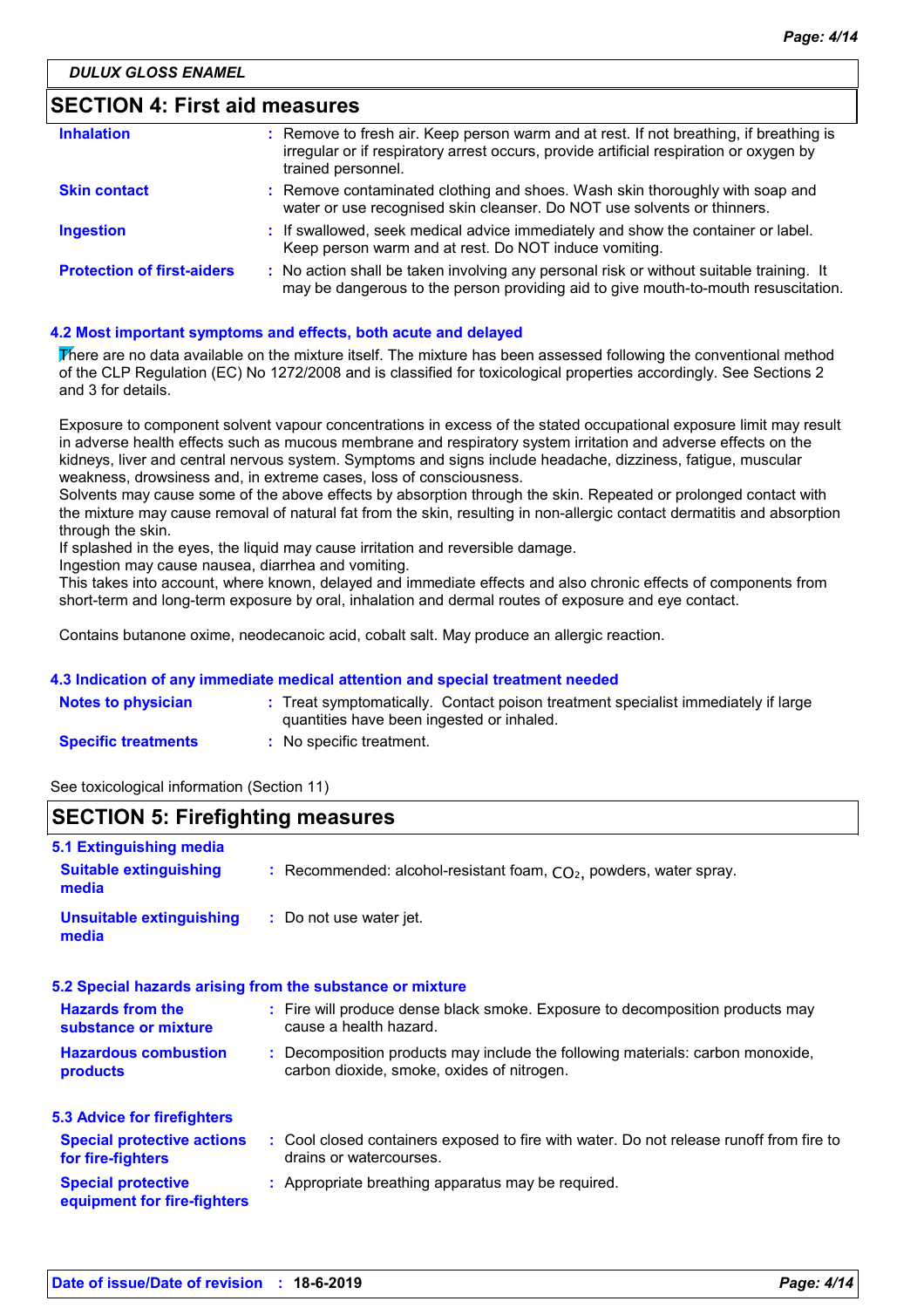# **SECTION 6: Accidental release measures**

| 6.1 Personal precautions, protective equipment and emergency procedures |  |                                                                                                                                                                                                                                                                                    |  |
|-------------------------------------------------------------------------|--|------------------------------------------------------------------------------------------------------------------------------------------------------------------------------------------------------------------------------------------------------------------------------------|--|
| For non-emergency<br>personnel                                          |  | : Exclude sources of ignition and ventilate the area. Avoid breathing vapour or mist.<br>Refer to protective measures listed in sections 7 and 8.                                                                                                                                  |  |
| For emergency responders                                                |  | : If specialised clothing is required to deal with the spillage, take note of any<br>information in Section 8 on suitable and unsuitable materials. See also the<br>information in "For non-emergency personnel".                                                                  |  |
| <b>6.2 Environmental</b><br>precautions                                 |  | : Do not allow to enter drains or watercourses. If the product contaminates lakes,<br>rivers, or sewers, inform the appropriate authorities in accordance with local<br>regulations.                                                                                               |  |
| 6.3 Methods and material<br>for containment and<br>cleaning up          |  | : Contain and collect spillage with non-combustible, absorbent material e.g. sand,<br>earth, vermiculite or diatomaceous earth and place in container for disposal<br>according to local regulations (see Section 13). Preferably clean with a detergent.<br>Avoid using solvents. |  |
| 6.4 Reference to other<br><b>sections</b>                               |  | : See Section 1 for emergency contact information.<br>See Section 8 for information on appropriate personal protective equipment.<br>See Section 13 for additional waste treatment information.                                                                                    |  |

# **SECTION 7: Handling and storage**

The information in this section contains generic advice and guidance. The list of Identified Uses in Section 1 should be consulted for any available use-specific information provided in the Exposure Scenario(s).

| <b>7.1 Precautions for safe</b><br>handling | : Prevent the creation of flammable or explosive concentrations of vapours in air and<br>avoid vapour concentrations higher than the occupational exposure limits.<br>In addition, the product should only be used in areas from which all naked lights and<br>other sources of ignition have been excluded. Electrical equipment should be<br>protected to the appropriate standard.<br>Mixture may charge electrostatically: always use earthing leads when transferring<br>from one container to another.<br>Operators should wear antistatic footwear and clothing and floors should be of the<br>conducting type.<br>Keep away from heat, sparks and flame. No sparking tools should be used.<br>Avoid contact with skin and eyes. Avoid the inhalation of dust, particulates, spray or<br>mist arising from the application of this mixture. Avoid inhalation of dust from<br>sanding.<br>Eating, drinking and smoking should be prohibited in areas where this material is<br>handled, stored and processed.<br>Put on appropriate personal protective equipment (see Section 8).<br>Never use pressure to empty. Container is not a pressure vessel.<br>Always keep in containers made from the same material as the original one.<br>Comply with the health and safety at work laws.<br>Do not allow to enter drains or watercourses.<br>Information on fire and explosion protection<br>Vapours are heavier than air and may spread along floors. Vapours may form<br>explosive mixtures with air. |
|---------------------------------------------|--------------------------------------------------------------------------------------------------------------------------------------------------------------------------------------------------------------------------------------------------------------------------------------------------------------------------------------------------------------------------------------------------------------------------------------------------------------------------------------------------------------------------------------------------------------------------------------------------------------------------------------------------------------------------------------------------------------------------------------------------------------------------------------------------------------------------------------------------------------------------------------------------------------------------------------------------------------------------------------------------------------------------------------------------------------------------------------------------------------------------------------------------------------------------------------------------------------------------------------------------------------------------------------------------------------------------------------------------------------------------------------------------------------------------------------------------------------------------------------------------------------|
|---------------------------------------------|--------------------------------------------------------------------------------------------------------------------------------------------------------------------------------------------------------------------------------------------------------------------------------------------------------------------------------------------------------------------------------------------------------------------------------------------------------------------------------------------------------------------------------------------------------------------------------------------------------------------------------------------------------------------------------------------------------------------------------------------------------------------------------------------------------------------------------------------------------------------------------------------------------------------------------------------------------------------------------------------------------------------------------------------------------------------------------------------------------------------------------------------------------------------------------------------------------------------------------------------------------------------------------------------------------------------------------------------------------------------------------------------------------------------------------------------------------------------------------------------------------------|

**7.2 Conditions for safe storage, including any incompatibilities**

Store in accordance with local regulations.

### **Notes on joint storage**

Keep away from: oxidising agents, strong alkalis, strong acids.

**Additional information on storage conditions**

Observe label precautions. Store in a dry, cool and well-ventilated area. Keep away from heat and direct sunlight. Keep away from sources of ignition. No smoking. Prevent unauthorised access. Containers that have been opened must be carefully resealed and kept upright to prevent leakage.

### **7.3 Specific end use(s)**

**Recommendations :** Not available.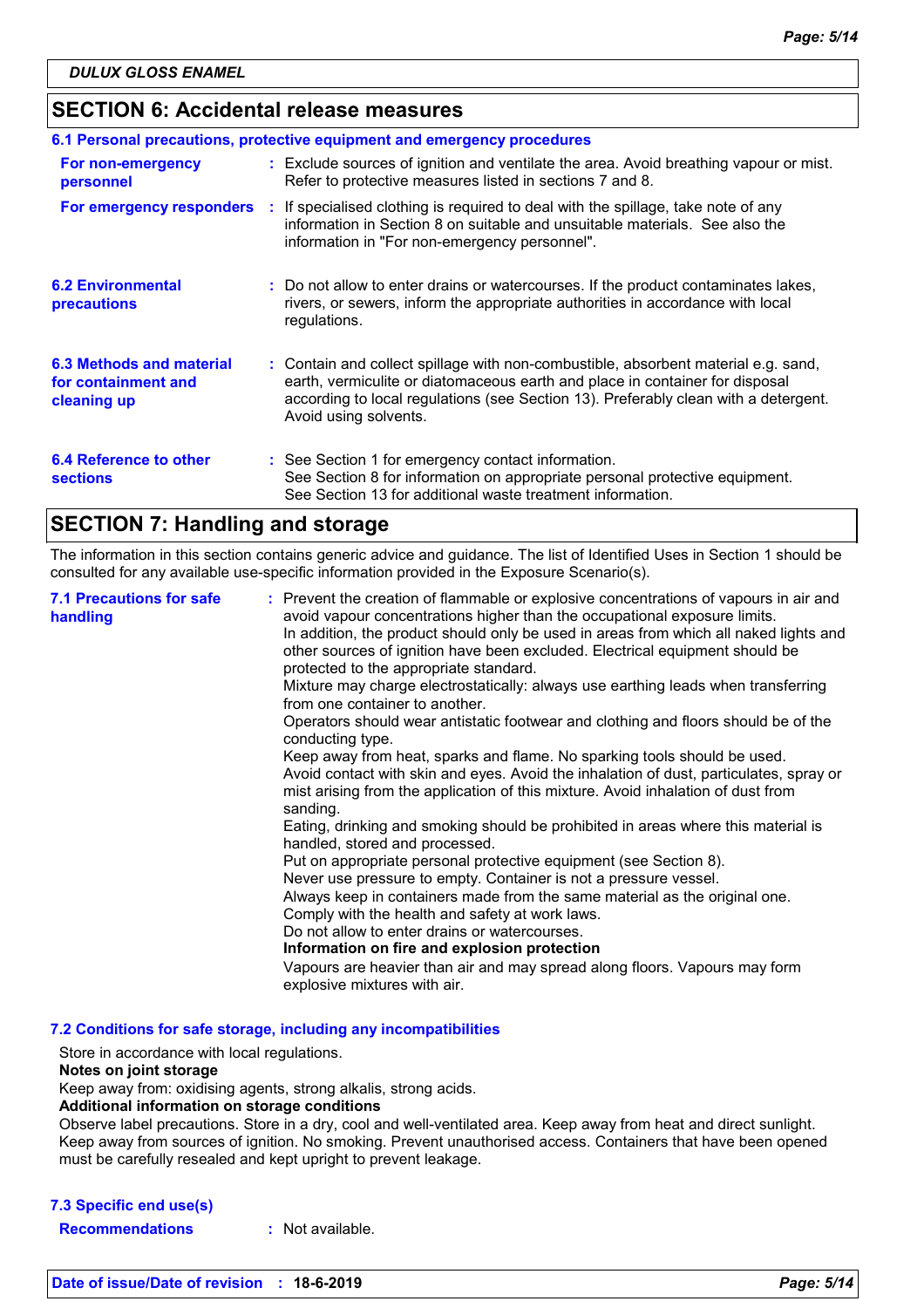*DULUX GLOSS ENAMEL*

# **SECTION 7: Handling and storage**

**Industrial sector specific : solutions**

: Not available.

# **SECTION 8: Exposure controls/personal protection**

The information in this section contains generic advice and guidance. Information is provided based on typical anticipated uses of the product. Additional measures might be required for bulk handling or other uses that could significantly increase worker exposure or environmental releases.

### **8.1 Control parameters**

**Occupational exposure limits**

| <b>Product/ingredient name</b>                    |              | <b>Exposure limit values</b>                                                                                                                                                                                                                                                                                                                                                                                                                                                                                                                                                                                                                                                                                                                                                                                                                                                                                                                                                                                        |
|---------------------------------------------------|--------------|---------------------------------------------------------------------------------------------------------------------------------------------------------------------------------------------------------------------------------------------------------------------------------------------------------------------------------------------------------------------------------------------------------------------------------------------------------------------------------------------------------------------------------------------------------------------------------------------------------------------------------------------------------------------------------------------------------------------------------------------------------------------------------------------------------------------------------------------------------------------------------------------------------------------------------------------------------------------------------------------------------------------|
| 2-butoxyethanol                                   |              | EU OEL (Europe, 2/2017). Absorbed through skin. Notes: list<br>of indicative occupational exposure limit values<br>TWA: 20 ppm 8 hours.<br>TWA: 98 mg/m <sup>3</sup> 8 hours.<br>STEL: 50 ppm 15 minutes.<br>STEL: 246 mg/m <sup>3</sup> 15 minutes.                                                                                                                                                                                                                                                                                                                                                                                                                                                                                                                                                                                                                                                                                                                                                                |
| <b>Recommended monitoring</b><br>procedures       | required.    | If this product contains ingredients with exposure limits, personal, workplace<br>atmosphere or biological monitoring may be required to determine the effectiveness<br>of the ventilation or other control measures and/or the necessity to use respiratory<br>protective equipment. Reference should be made to monitoring standards, such as<br>the following: European Standard EN 689 (Workplace atmospheres - Guidance for<br>the assessment of exposure by inhalation to chemical agents for comparison with<br>limit values and measurement strategy) European Standard EN 14042 (Workplace<br>atmospheres - Guide for the application and use of procedures for the assessment<br>of exposure to chemical and biological agents) European Standard EN 482<br>(Workplace atmospheres - General requirements for the performance of procedures<br>for the measurement of chemical agents) Reference to national guidance<br>documents for methods for the determination of hazardous substances will also be |
| <b>DNELS/DMELS</b><br>No DNELs/DMELs available.   |              |                                                                                                                                                                                                                                                                                                                                                                                                                                                                                                                                                                                                                                                                                                                                                                                                                                                                                                                                                                                                                     |
| <b>PNECs</b><br>No PNECs available                |              |                                                                                                                                                                                                                                                                                                                                                                                                                                                                                                                                                                                                                                                                                                                                                                                                                                                                                                                                                                                                                     |
| <b>8.2 Exposure controls</b>                      |              |                                                                                                                                                                                                                                                                                                                                                                                                                                                                                                                                                                                                                                                                                                                                                                                                                                                                                                                                                                                                                     |
| <b>Appropriate engineering</b><br><b>controls</b> |              | : Provide adequate ventilation. Where reasonably practicable, this should be<br>achieved by the use of local exhaust ventilation and good general extraction. If<br>these are not sufficient to maintain concentrations of particulates and solvent<br>vapours below the OEL, suitable respiratory protection must be worn.                                                                                                                                                                                                                                                                                                                                                                                                                                                                                                                                                                                                                                                                                         |
| <b>Individual protection measures</b>             |              |                                                                                                                                                                                                                                                                                                                                                                                                                                                                                                                                                                                                                                                                                                                                                                                                                                                                                                                                                                                                                     |
| <b>Hygiene measures</b>                           |              | : Wash hands, forearms and face thoroughly after handling chemical products, before<br>eating, smoking and using the lavatory and at the end of the working period.<br>Appropriate techniques should be used to remove potentially contaminated clothing.<br>Wash contaminated clothing before reusing. Ensure that eyewash stations and<br>safety showers are close to the workstation location.                                                                                                                                                                                                                                                                                                                                                                                                                                                                                                                                                                                                                   |
| <b>Eye/face protection</b>                        |              | : Use safety eyewear designed to protect against splash of liquids.                                                                                                                                                                                                                                                                                                                                                                                                                                                                                                                                                                                                                                                                                                                                                                                                                                                                                                                                                 |
| <b>Skin protection</b>                            |              |                                                                                                                                                                                                                                                                                                                                                                                                                                                                                                                                                                                                                                                                                                                                                                                                                                                                                                                                                                                                                     |
| <b>Hand protection</b>                            |              |                                                                                                                                                                                                                                                                                                                                                                                                                                                                                                                                                                                                                                                                                                                                                                                                                                                                                                                                                                                                                     |
| <b>Gloves</b>                                     | recommended. | : When prolonged or frequently repeated contact may occur, a glove with a protection<br>class of 6 (breakthrough time greater than 480 minutes according to EN 374) is<br>recommended. When only brief contact is expected, a glove with a protection class<br>of 2 or higher (breakthrough time greater than 30 minutes according to EN 374) is                                                                                                                                                                                                                                                                                                                                                                                                                                                                                                                                                                                                                                                                    |
|                                                   |              | NOTICE: The selection of a specific glove for a particular application and duration of<br>use in a workplace should also take into account all relevant workplace factors such<br>as, but not limited to: Other chemicals which may be handled, physical requirements                                                                                                                                                                                                                                                                                                                                                                                                                                                                                                                                                                                                                                                                                                                                               |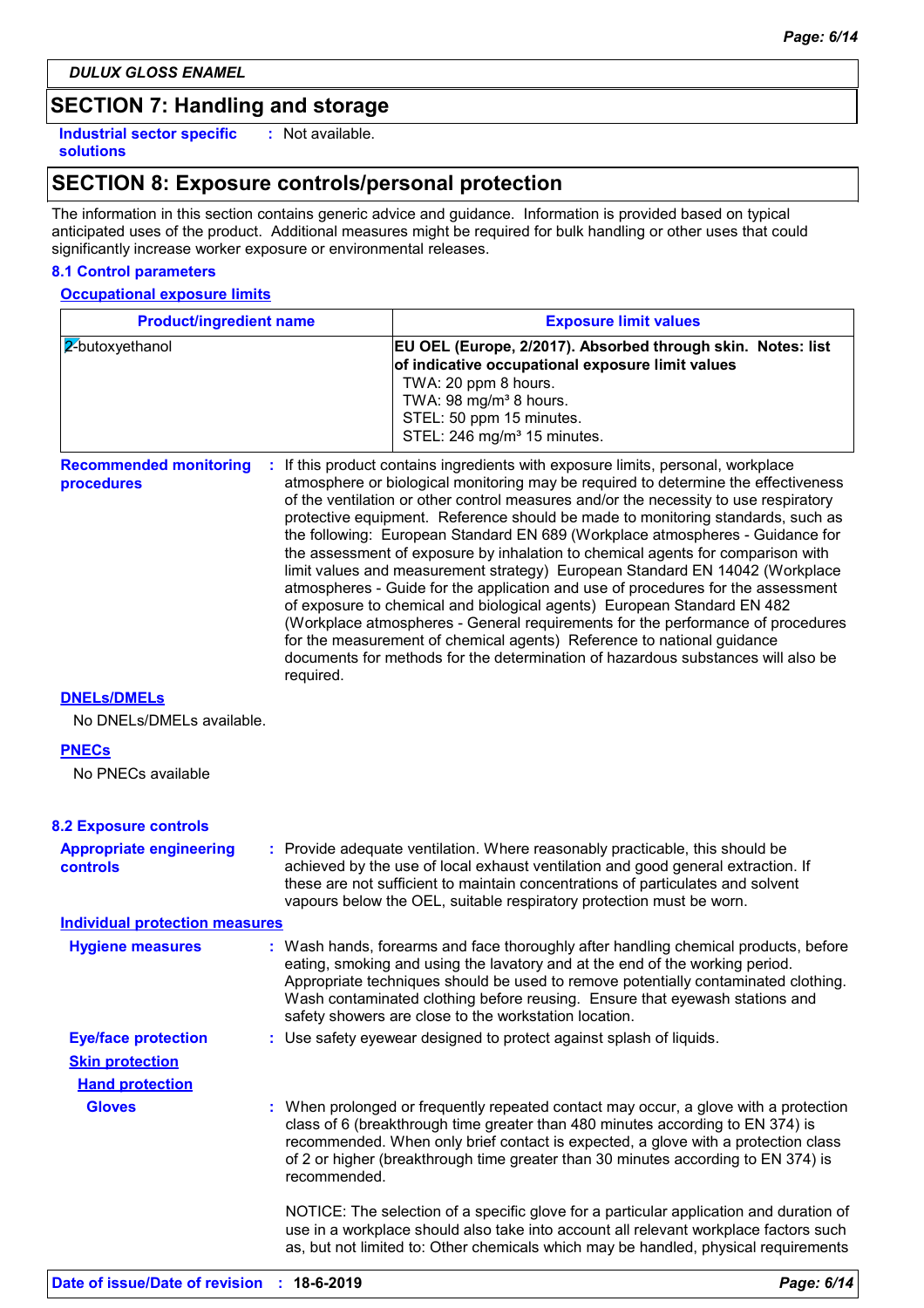# **SECTION 8: Exposure controls/personal protection**

|                                                  | (cut/puncture protection, dexterity, thermal protection), potential body reactions to<br>glove materials, as well as the instructions/specifications provided by the glove<br>supplier.                                                                                                                                                                                                                                                                                                                                                                                                                                                                                                 |
|--------------------------------------------------|-----------------------------------------------------------------------------------------------------------------------------------------------------------------------------------------------------------------------------------------------------------------------------------------------------------------------------------------------------------------------------------------------------------------------------------------------------------------------------------------------------------------------------------------------------------------------------------------------------------------------------------------------------------------------------------------|
|                                                  | The user must check that the final choice of type of glove selected for handling this<br>product is the most appropriate and takes into account the particular conditions of<br>use, as included in the user's risk assessment.                                                                                                                                                                                                                                                                                                                                                                                                                                                         |
|                                                  | Gloves should be replaced regularly and if there is any sign of damage to the glove<br>material.                                                                                                                                                                                                                                                                                                                                                                                                                                                                                                                                                                                        |
|                                                  | Always ensure that the gloves are free from defects and that they are stored and<br>used correctly.                                                                                                                                                                                                                                                                                                                                                                                                                                                                                                                                                                                     |
| <b>Body protection</b>                           | : Personnel should wear antistatic clothing made of natural fibres or of high-<br>temperature-resistant synthetic fibres.                                                                                                                                                                                                                                                                                                                                                                                                                                                                                                                                                               |
| <b>Other skin protection</b>                     | : Appropriate footwear and any additional skin protection measures should be<br>selected based on the task being performed and the risks involved and should be<br>approved by a specialist before handling this product.                                                                                                                                                                                                                                                                                                                                                                                                                                                               |
| <b>Respiratory protection</b>                    | : If workers are exposed to concentrations above the exposure limit, they must use<br>appropriate, certified respirators.                                                                                                                                                                                                                                                                                                                                                                                                                                                                                                                                                               |
|                                                  | OLD LEAD-BASED PAINTS:                                                                                                                                                                                                                                                                                                                                                                                                                                                                                                                                                                                                                                                                  |
|                                                  | When surfaces are to be prepared for painting, account should be taken of the age<br>of the property and the possibility that lead-pigmented paint might be present. There<br>is a possibility that ingestion or inhalation of scrapings or dust arising from the<br>preparation work could cause health effects. As a working rule you should assume<br>that this will be the case if the age of the property is pre 1960.                                                                                                                                                                                                                                                             |
|                                                  | Where possible wet sanding or chemical stripping methods should be used with<br>surfaces of this type to avoid the creation of dust. When dry sanding cannot be<br>avoided, and effective local exhaust ventilation is not available, it is recommended<br>that a dust respirator is worn, that is approved for use with lead dusts, and its type<br>selected on the basis of the COSHH assessment, taking into account the<br>Workplace Exposure Limit for lead in air. Furthermore, steps should be taken to<br>ensure containment of the dusts created, and that all practicable measures are<br>taken to clean up thoroughly all deposits of dusts in and around the affected area. |
|                                                  | Respiratory protection in case of dust or spray mist formation. (particle filter EN143<br>type P2) Respiratory protection in case of vapour formation. (half mask with<br>combination filter A2-P2 til concentrations of 0,5 Vol%.)                                                                                                                                                                                                                                                                                                                                                                                                                                                     |
|                                                  | The current Control of Lead at Work Regulations approved code of practice should<br>be consulted for advice on protective clothing and personal hygiene precautions.<br>Care should also be taken to exclude visitors, members of the household and<br>especially children from the affected area, during the actual work and the<br>subsequent clean up operations. All scrapings, dust, etc. should be disposed of by<br>the professional painting contractor as Hazardous Waste.                                                                                                                                                                                                     |
|                                                  | Extra precautions will also need to be taken when burning off old lead-based paints<br>because fumes containing lead will be produced. It is recommended that a<br>respirator, approved for use with particulate fumes of lead is selected on the basis<br>of the COSHH assessment, taking into account the Workplace Exposure Limit for<br>lead in air. Similar precautions to those given above about sanding should be taken<br>with reference to protective clothing, disposal of scrapings and dusts, and exclusion<br>of other personnel and especially children from the building during actual work and<br>the subsequent clean up operations.                                  |
|                                                  | Avoid the inhalation of dust. Wear suitable face mask if dry sanding. Special<br>precautions should be taken during surface preparation of pre-1960s paint surfaces<br>over wood and metal as they may contain harmful lead.                                                                                                                                                                                                                                                                                                                                                                                                                                                            |
| <b>Environmental exposure</b><br><b>controls</b> | Do not allow to enter drains or watercourses.                                                                                                                                                                                                                                                                                                                                                                                                                                                                                                                                                                                                                                           |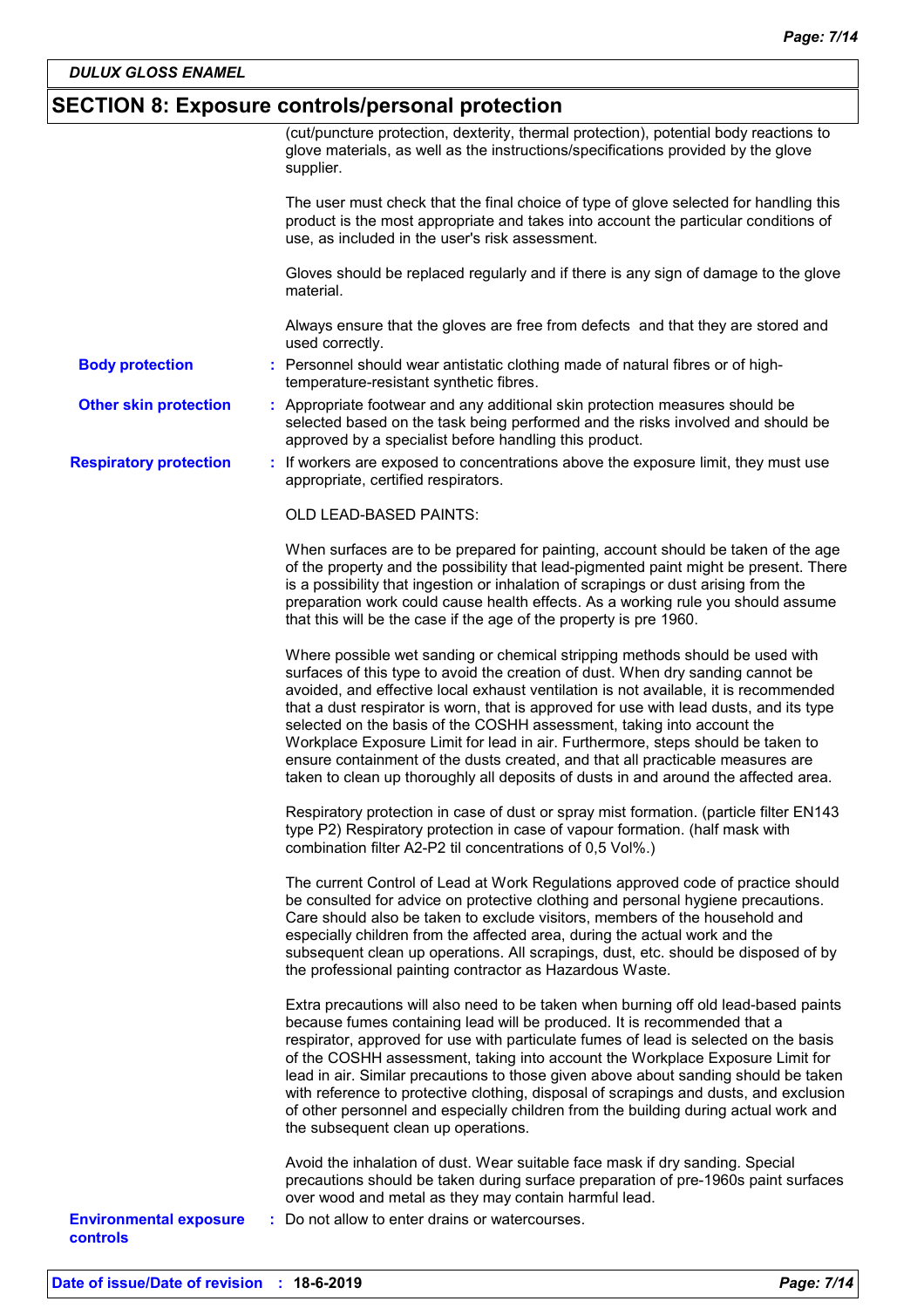# **SECTION 9: Physical and chemical properties**

#### 100°C **Initial boiling point and boiling : Physical state Melting point/freezing point range Vapour pressure Relative density Vapour density Solubility(ies)** Liquid. **: :** Not available. 1,089 **: :** Not available. **:** Not available. **:** Insoluble in the following materials: cold water. **Odour** : Not available. **pH Colour Evaporation rate Auto-ignition temperature Flash point :** Not available. Closed cup: 37°C **: :** Not available. **:** Not available. **Partition coefficient: n-octanol/ :** Not available. **:** Not available. **Viscosity Kinematic (room temperature): 14,69 cm<sup>2</sup>/s Odour threshold water Upper/lower flammability or explosive limits Explosive properties :** Various: See label. **:** Not available. : Not available. **Oxidising properties** : Not available. **9.1. Information on basic physical and chemical properties Appearance 9.2. Other information Decomposition temperature :** Not available. **Solubility in water :** Not available.

# **SECTION 10: Stability and reactivity**

| <b>10.1 Reactivity</b>                            | : No specific test data related to reactivity available for this product or its ingredients.                                        |
|---------------------------------------------------|-------------------------------------------------------------------------------------------------------------------------------------|
| <b>10.2 Chemical stability</b>                    | : Stable under recommended storage and handling conditions (see Section 7).                                                         |
| <b>10.3 Possibility of</b><br>hazardous reactions | : Minder normal conditions of storage and use, hazardous reactions will not occur.                                                  |
| <b>10.4 Conditions to avoid</b>                   | : When exposed to high temperatures may produce hazardous decomposition<br>products.                                                |
| 10.5 Incompatible materials                       | : Keep away from the following materials to prevent strong exothermic reactions:<br>oxidising agents, strong alkalis, strong acids. |
| <b>10.6 Hazardous</b><br>decomposition products   | : Decomposition products may include the following materials: carbon monoxide,<br>carbon dioxide, smoke, oxides of nitrogen.        |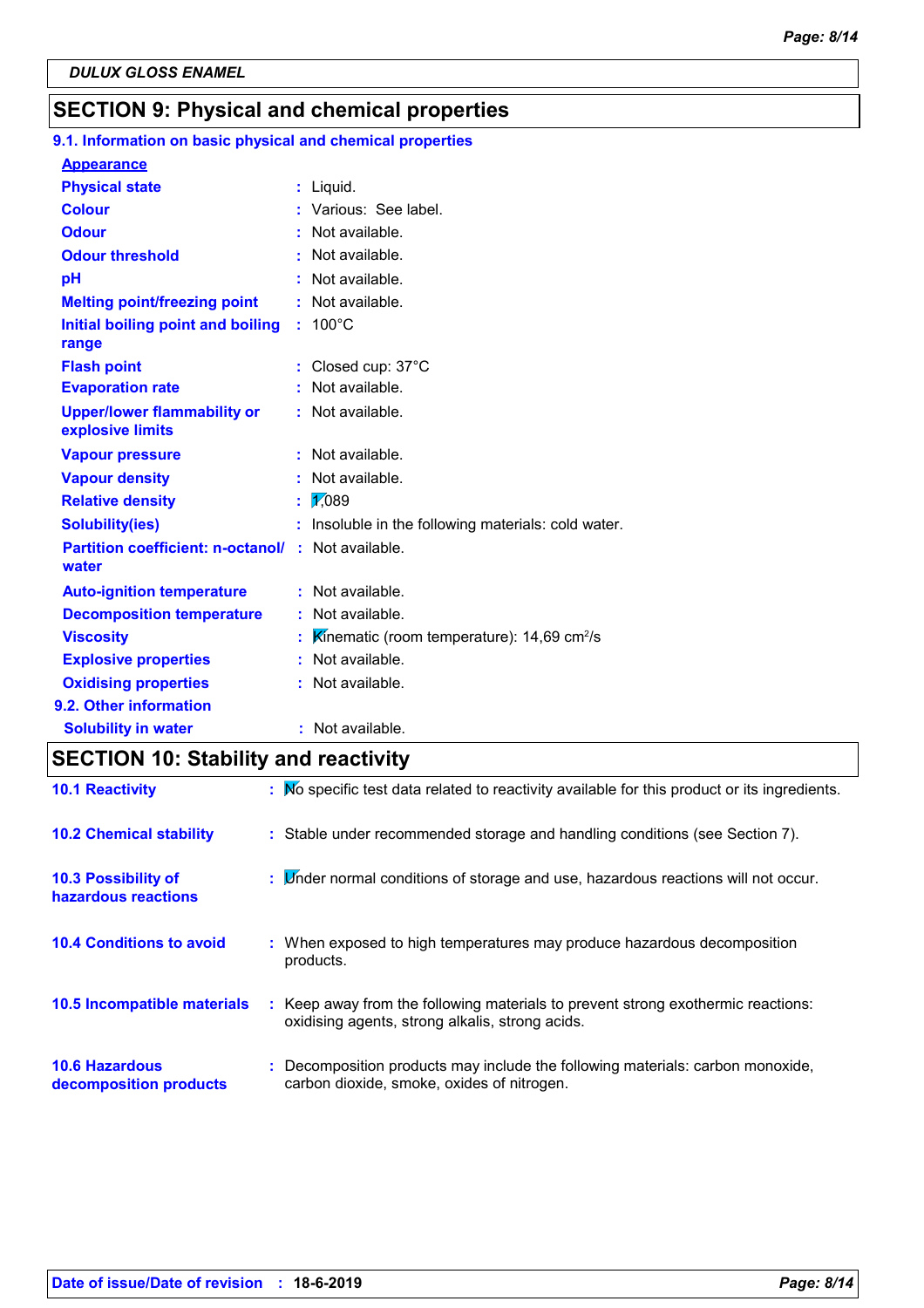# **SECTION 11: Toxicological information**

### **11.1 Information on toxicological effects**

There are no data available on the mixture itself. The mixture has been assessed following the conventional method of the CLP Regulation (EC) No 1272/2008 and is classified for toxicological properties accordingly. See Sections 2 and 3 for details.

Exposure to component solvent vapour concentrations in excess of the stated occupational exposure limit may result in adverse health effects such as mucous membrane and respiratory system irritation and adverse effects on the kidneys, liver and central nervous system. Symptoms and signs include headache, dizziness, fatigue, muscular weakness, drowsiness and, in extreme cases, loss of consciousness.

Solvents may cause some of the above effects by absorption through the skin. Repeated or prolonged contact with the mixture may cause removal of natural fat from the skin, resulting in non-allergic contact dermatitis and absorption through the skin.

If splashed in the eyes, the liquid may cause irritation and reversible damage.

Ingestion may cause nausea, diarrhea and vomiting.

This takes into account, where known, delayed and immediate effects and also chronic effects of components from short-term and long-term exposure by oral, inhalation and dermal routes of exposure and eye contact.

Contains butanone oxime, neodecanoic acid, cobalt salt. May produce an allergic reaction.

### **Acute toxicity**

| <b>Product/ingredient name</b>                | <b>Result</b>                 | <b>Species</b> | <b>Dose</b>                | <b>Exposure</b> |
|-----------------------------------------------|-------------------------------|----------------|----------------------------|-----------------|
| Solvent naphtha<br>(petroleum), medium aliph. | <b>LC50 Inhalation Vapour</b> | Rat            | $>5500$ ppm                | 4 hours         |
|                                               | LD50 Dermal<br>LD50 Oral      | Rabbit<br>Rat  | >3000 mg/kg<br>>5000 mg/kg | -<br>-          |
| Solvent naphtha<br>(petroleum), heavy arom.   | LDLo Oral                     | Rat            | 5 mL/kg                    |                 |

**Conclusion/Summary :** Not available.

### **Acute toxicity estimates**

Not available.

### **Irritation/Corrosion**

| <b>Product/ingredient name</b>                          | <b>Result</b>                  | <b>Species</b>  | <b>Score</b>             | <b>Exposure</b>                   | <b>Observation</b>   |
|---------------------------------------------------------|--------------------------------|-----------------|--------------------------|-----------------------------------|----------------------|
| Solvent naphtha (petroleum),                            | Skin - Mild irritant           | Rabbit          | $\blacksquare$           | 24 hours 500                      |                      |
| heavy arom.<br>Methyl ethyl ketoxime                    | Eyes - Severe irritant         | Rabbit          | $\overline{\phantom{a}}$ | microliters<br>100<br>microliters |                      |
| <b>Conclusion/Summary</b>                               | : Not available.               |                 |                          |                                   |                      |
| <b>Sensitisation</b>                                    |                                |                 |                          |                                   |                      |
| <b>Conclusion/Summary</b>                               | $:$ Not available.             |                 |                          |                                   |                      |
| <b>Mutagenicity</b>                                     |                                |                 |                          |                                   |                      |
| <b>Conclusion/Summary</b>                               | $:$ Not available.             |                 |                          |                                   |                      |
| <b>Carcinogenicity</b>                                  |                                |                 |                          |                                   |                      |
| <b>Conclusion/Summary</b>                               | $:$ Not available.             |                 |                          |                                   |                      |
| <b>Reproductive toxicity</b>                            |                                |                 |                          |                                   |                      |
| <b>Conclusion/Summary</b>                               | $:$ Not available.             |                 |                          |                                   |                      |
| <b>Teratogenicity</b>                                   |                                |                 |                          |                                   |                      |
| <b>Conclusion/Summary</b>                               | : Not available.               |                 |                          |                                   |                      |
| <b>Specific target organ toxicity (single exposure)</b> |                                |                 |                          |                                   |                      |
|                                                         | <b>Product/ingredient name</b> | <b>Category</b> |                          | <b>Route of</b><br>exposure       | <b>Target organs</b> |

| $\ldots$                                     |            | exposure        | <u>ranger organis</u> |
|----------------------------------------------|------------|-----------------|-----------------------|
| Maphtha (petroleum), hydrodesulfurized heavy | Category 3 | Not applicable. | Narcotic effects      |
|                                              |            |                 |                       |

**Specific target organ toxicity (repeated exposure)**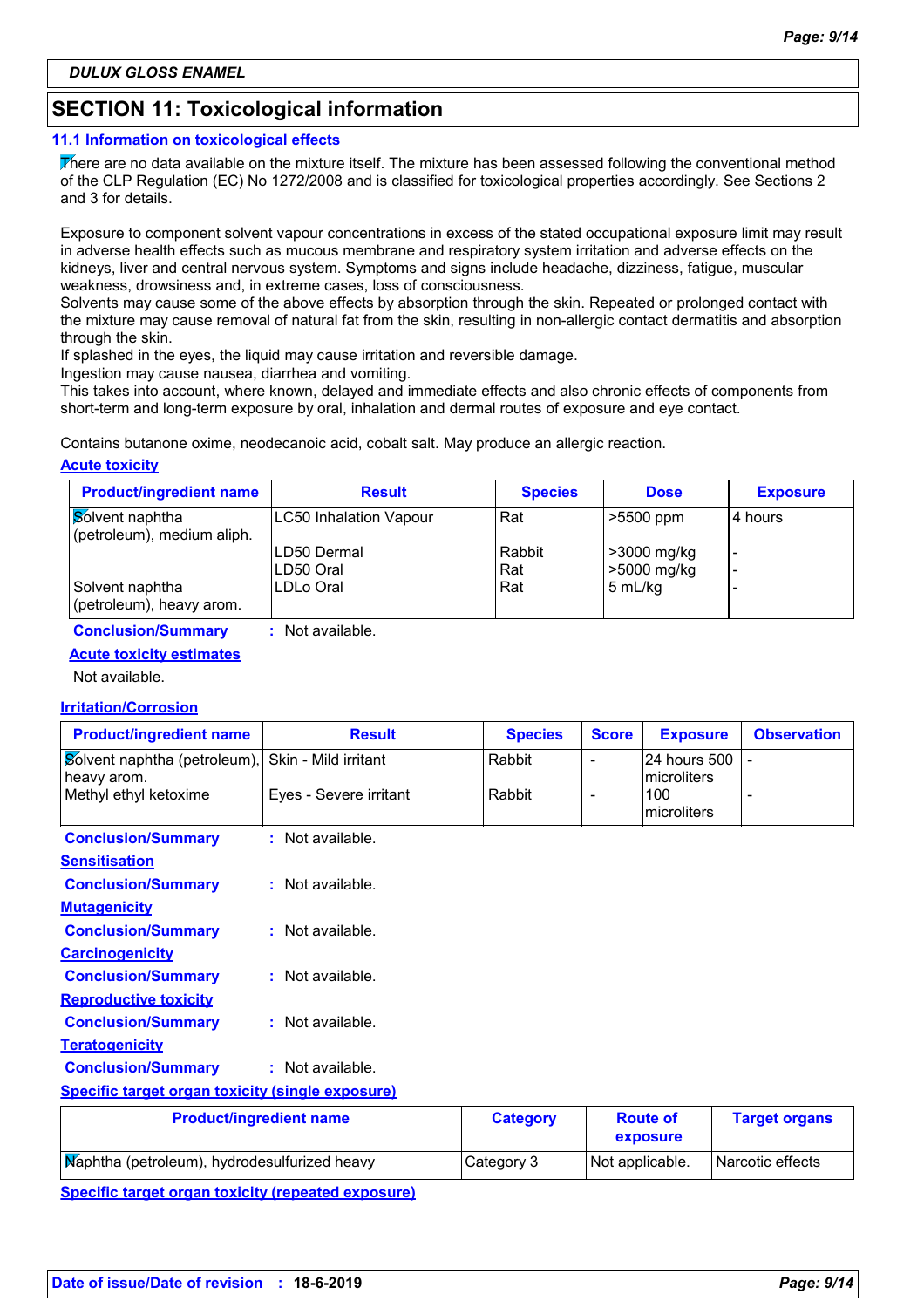# **SECTION 11: Toxicological information**

| <b>Product/ingredient name</b>               | <b>Category</b> | <b>Route of</b><br>exposure | <b>Target organs</b>              |
|----------------------------------------------|-----------------|-----------------------------|-----------------------------------|
| Solvent naphtha (petroleum), medium aliph.   | Category 1      | I Not determined            | l central nervous<br>system (CNS) |
| Naphtha (petroleum), hydrodesulfurized heavy | Category 1      | I Not determined            | l Not determined                  |

| <b>Product/ingredient name</b>               | <b>Result</b>                         |
|----------------------------------------------|---------------------------------------|
| Solvent naphtha (petroleum), medium aliph.   | <b>ASPIRATION HAZARD - Category 1</b> |
| Naphtha (petroleum), hydrodesulfurized heavy | <b>ASPIRATION HAZARD - Category 1</b> |
| Solvent naphtha (petroleum), heavy arom.     | <b>ASPIRATION HAZARD - Category 1</b> |

**Other information :**

: Not available.

# **SECTION 12: Ecological information**

### **12.1 Toxicity**

There are no data available on the mixture itself. Do not allow to enter drains or watercourses.

The mixture has been assessed following the summation method of the CLP Regulation (EC) No 1272/2008 and is classified for eco-toxicological properties accordingly. See Sections 2 and 3 for details.

| <b>Product/ingredient name</b> | <b>Result</b>                     | <b>Species</b>            | <b>Exposure</b> |
|--------------------------------|-----------------------------------|---------------------------|-----------------|
| $\sqrt{2}$ butoxyethanol       | Acute EC50 >1000 mg/l Fresh water | I Daphnia - Daphnia magna | 148 hours       |
| <b>Conclusion/Summary</b>      | : Not available.                  |                           |                 |

### **12.2 Persistence and degradability**

**Conclusion/Summary :** Not available.

### **12.3 Bioaccumulative potential**

| <b>Product/ingredient name</b>                         | $LogP_{ow}$ | <b>BCF</b> | <b>Potential</b> |
|--------------------------------------------------------|-------------|------------|------------------|
| Maphtha (petroleum),<br>hydrodesulfurized heavy        |             | 10 to 2500 | high             |
| Solvent naphtha (petroleum), 2.8 to 6.5<br>heavy arom. |             | 99 to 5780 | high             |
| Methyl ethyl ketoxime                                  | 0.63        | 2.5 to 5.8 | low              |
| calcium bis                                            |             | 2,96       | low              |
| (2-ethylhexanoate)                                     |             |            |                  |
| 2-butoxyethanol                                        | 0.81        |            | low              |

| <b>12.4 Mobility in soil</b>                            |                  |
|---------------------------------------------------------|------------------|
| <b>Soil/water partition</b><br><b>coefficient (Koc)</b> | : Not available. |
| <b>Mobility</b>                                         | : Not available. |

| 12.5 Results of PBT and vPvB assessment |                   |  |
|-----------------------------------------|-------------------|--|
| <b>PBT</b>                              | : Not applicable. |  |
| <b>vPvB</b>                             | : Not applicable. |  |

**12.6 Other adverse effects** : No known significant effects or critical hazards.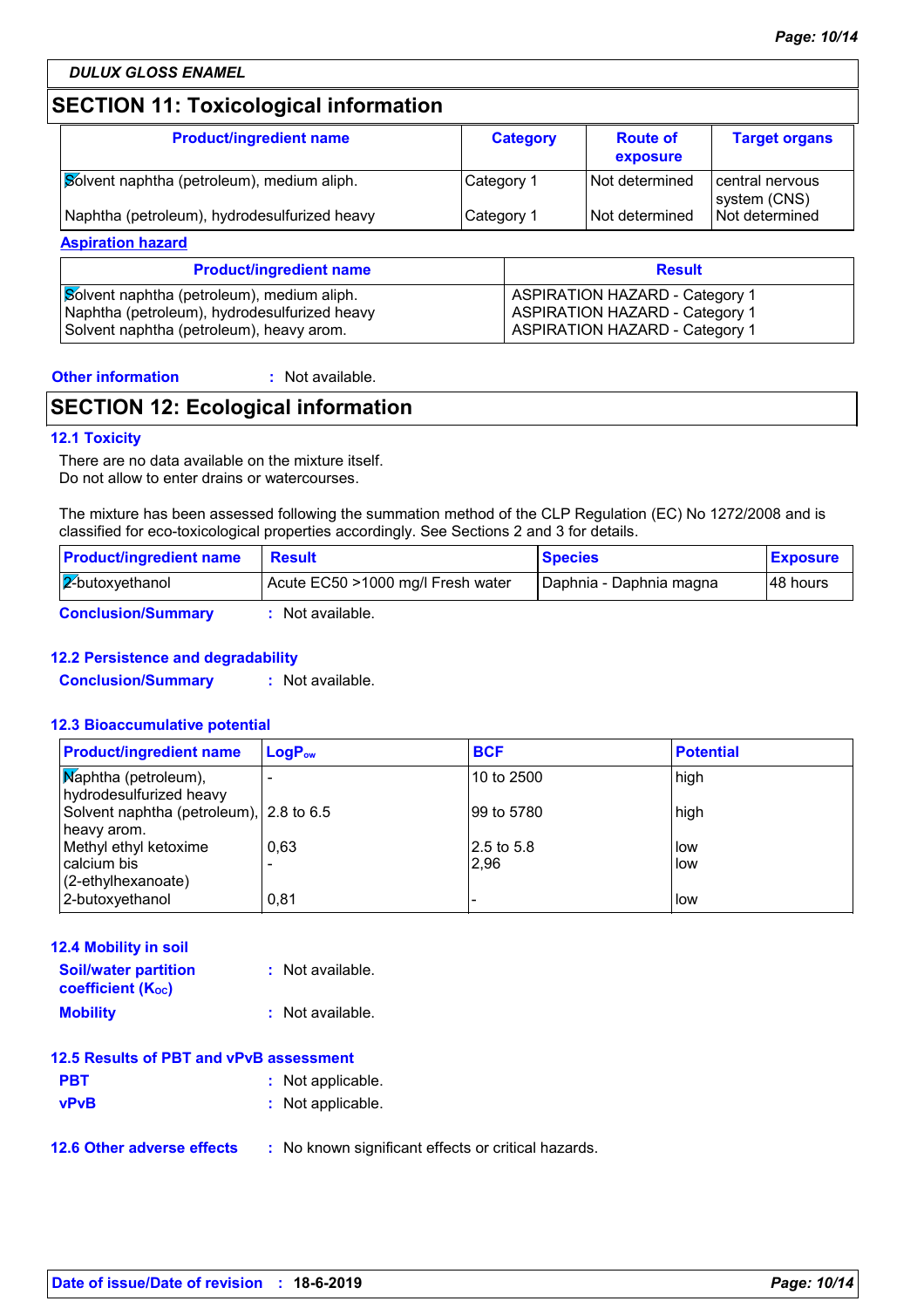# **SECTION 13: Disposal considerations**

The information in this section contains generic advice and guidance. The list of Identified Uses in Section 1 should be consulted for any available use-specific information provided in the Exposure Scenario(s).

### **13.1 Waste treatment methods**

| <b>Product</b>                 |                                                                                                                                                                                                                                                                                                                                                                                                                                                                                                                                                             |
|--------------------------------|-------------------------------------------------------------------------------------------------------------------------------------------------------------------------------------------------------------------------------------------------------------------------------------------------------------------------------------------------------------------------------------------------------------------------------------------------------------------------------------------------------------------------------------------------------------|
| <b>Methods of disposal</b>     | The generation of waste should be avoided or minimised wherever possible.<br>Disposal of this product, solutions and any by-products should at all times comply<br>with the requirements of environmental protection and waste disposal legislation<br>and any regional local authority requirements. Dispose of surplus and non-<br>recyclable products via a licensed waste disposal contractor. Waste should not be<br>disposed of untreated to the sewer unless fully compliant with the requirements of<br>all authorities with jurisdiction.          |
| <b>Hazardous waste</b>         | The classification of the product may meet the criteria for a hazardous waste.                                                                                                                                                                                                                                                                                                                                                                                                                                                                              |
| <b>Disposal considerations</b> | Do not allow to enter drains or watercourses.<br>Dispose of according to all federal, state and local applicable regulations.<br>If this product is mixed with other wastes, the original waste product code may no<br>longer apply and the appropriate code should be assigned.<br>For further information, contact your local waste authority.                                                                                                                                                                                                            |
| <b>Packaging</b>               |                                                                                                                                                                                                                                                                                                                                                                                                                                                                                                                                                             |
| <b>Methods of disposal</b>     | : The generation of waste should be avoided or minimised wherever possible. Waste<br>packaging should be recycled. Incineration or landfill should only be considered<br>when recycling is not feasible.                                                                                                                                                                                                                                                                                                                                                    |
| <b>Disposal considerations</b> | Using information provided in this safety data sheet, advice should be obtained from<br>the relevant waste authority on the classification of empty containers.<br>Empty containers must be scrapped or reconditioned.<br>Dispose of containers contaminated by the product in accordance with local or<br>national legal provisions.                                                                                                                                                                                                                       |
| <b>Type of packaging</b>       | European waste catalogue (EWC)                                                                                                                                                                                                                                                                                                                                                                                                                                                                                                                              |
| <b>CEPE Paint Guidelines</b>   | 15 01 10*<br>packaging containing residues of or contaminated by<br>hazardous substances                                                                                                                                                                                                                                                                                                                                                                                                                                                                    |
| <b>Special precautions</b>     | This material and its container must be disposed of in a safe way. Care should be<br>taken when handling emptied containers that have not been cleaned or rinsed out.<br>Empty containers or liners may retain some product residues. Vapour from product<br>residues may create a highly flammable or explosive atmosphere inside the<br>container. Do not cut, weld or grind used containers unless they have been cleaned<br>thoroughly internally. Avoid dispersal of spilt material and runoff and contact with<br>soil, waterways, drains and sewers. |

# **SECTION 14: Transport information**

# **Information pertaining to IATA and ADN is considered not relevant since the material is not packaged in the correct approved packaging required of these methods of transport.**

|                                            | <b>ADR</b>    | <b>IMDG</b>   |
|--------------------------------------------|---------------|---------------|
| 14.1 UN number                             | <b>UN1263</b> | <b>UN1263</b> |
| 14.2 UN proper<br>shipping name            | <b>PAINT</b>  | <b>PAINT</b>  |
| <b>14.3 Transport</b><br>hazard class(es)  |               |               |
| <b>Class</b>                               | 3             | 3             |
| <b>Subsidiary class</b>                    | -             | -             |
| <b>14.4 Packing group</b>                  | Ш             | Ш             |
| Date of issue/Date of revision : 18-6-2019 |               | Page: 11/14   |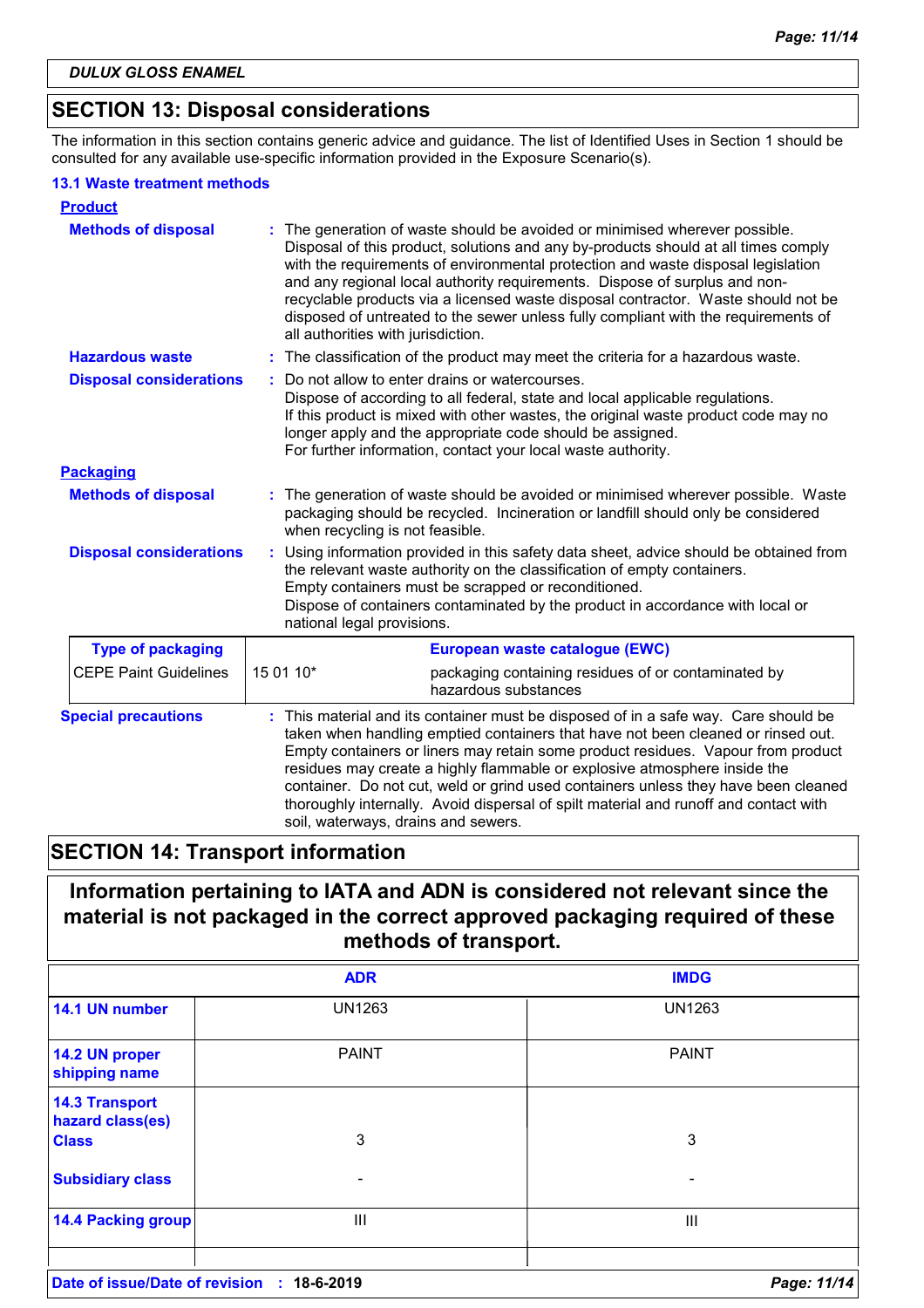*DULUX GLOSS ENAMEL*

#### **Information pertaining to IATA and ADN is considered not relevant since the material is not packaged in the correct approved packaging required of these methods of transport.** 30 F-E, S-E **HI/Kemler number 14.5 Environmental hazards 14.6 Special precautions for user Emergency schedules (EmS) Marine pollutant Marine pollutant substances** No. Not available. No. **Transport within user's premises:** always transport in closed containers that are upright and secure. Ensure that persons transporting the product know what to do in the event of an accident or spillage.

### **14.7 Transport in bulk according to Annex II of MARPOL and the IBC Code**

| <b>Additional</b><br><b>linformation</b> | <b>Viscous substance exemption</b> In pack sizes<br>less than 450 litres, under the terms of 2.2.3.1. | <b>Viscous substance exemption</b> In pack sizes<br>up to and including 30 litres, under the terms of<br>2.3.2.5, this product is not subject to the |
|------------------------------------------|-------------------------------------------------------------------------------------------------------|------------------------------------------------------------------------------------------------------------------------------------------------------|
|                                          | this product is not subject to the provisions of                                                      | packaging,                                                                                                                                           |
|                                          | ADR.                                                                                                  | labelling and marking requirements of the                                                                                                            |
|                                          | Tunnel code (D/E)                                                                                     | IMDG Code, but both full documentation and<br>placarding of cargo transport units is still<br>required.                                              |
|                                          |                                                                                                       |                                                                                                                                                      |

# **SECTION 15: Regulatory information**

**:** Not applicable.

|                                                                                                                                                                            | 15.1 Safety, health and environmental regulations/legislation specific for the substance or mixture                                                       |
|----------------------------------------------------------------------------------------------------------------------------------------------------------------------------|-----------------------------------------------------------------------------------------------------------------------------------------------------------|
| EU Requiation (EC) No. 1907/2006 (REACH)                                                                                                                                   |                                                                                                                                                           |
| <b>Annex XIV - List of substances subject to authorisation</b>                                                                                                             |                                                                                                                                                           |
| <b>Annex XIV</b>                                                                                                                                                           |                                                                                                                                                           |
| None of the components are listed.                                                                                                                                         |                                                                                                                                                           |
| <b>Substances of very high concern</b>                                                                                                                                     |                                                                                                                                                           |
| None of the components are listed.                                                                                                                                         |                                                                                                                                                           |
| <b>Annex XVII - Restrictions : Not applicable.</b><br>on the manufacture,<br>placing on the market<br>and use of certain<br>dangerous substances,<br>mixtures and articles |                                                                                                                                                           |
| <b>Other EU regulations</b>                                                                                                                                                |                                                                                                                                                           |
| <b>VOC</b>                                                                                                                                                                 | : The provisions of Directive 2004/42/EC on VOC apply to this product. Refer to the<br>product label and/or technical data sheet for further information. |
| <b>VOC for Ready-for-Use</b><br><b>Mixture</b>                                                                                                                             | : Not applicable.                                                                                                                                         |
| Ozone depleting substances (1005/2009/EU)<br>Not listed.                                                                                                                   |                                                                                                                                                           |
| <b>Prior Informed Consent (PIC) (649/2012/EU)</b>                                                                                                                          |                                                                                                                                                           |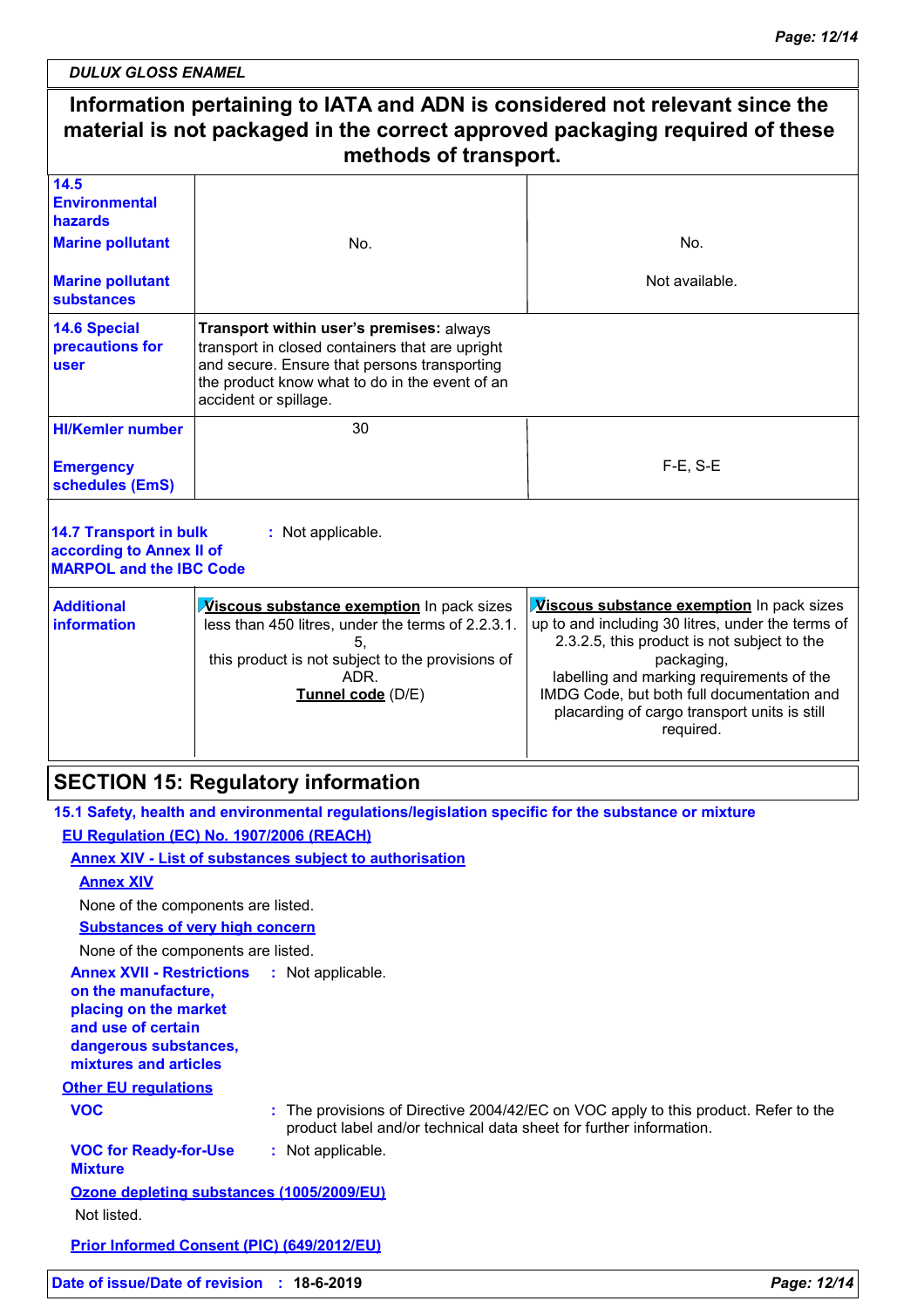# **SECTION 15: Regulatory information**

### Not listed.

### **Seveso Directive**

This product may add to the calculation for determining whether a site is within the scope of the Seveso Directive on major accident hazards.

### **International regulations**

**Chemical Weapon Convention List Schedules I, II & III Chemicals**

Not listed.

### **Montreal Protocol (Annexes A, B, C, E)**

Not listed.

**Stockholm Convention on Persistent Organic Pollutants**

Not listed.

**Rotterdam Convention on Prior Informed Consent (PIC)**

Not listed.

### **UNECE Aarhus Protocol on POPs and Heavy Metals**

Not listed.

| <b>15.2 Chemical safety</b> | : No Chemical Safety Assessment has been carried out. |
|-----------------------------|-------------------------------------------------------|
| assessment                  |                                                       |

### **SECTION 16: Other information**

### **CEPE code**

 $\nabla$  Indicates information that has changed from previously issued version.

| <b>Abbreviations and acronyms : ATE = Acute Toxicity Estimate</b> | CLP = Classification, Labelling and Packaging Regulation [Regulation (EC) No.<br>1272/2008]<br>DMEL = Derived Minimal Effect Level<br>DNEL = Derived No Effect Level<br>EUH statement = CLP-specific Hazard statement<br>PBT = Persistent, Bioaccumulative and Toxic<br>PNEC = Predicted No Effect Concentration |
|-------------------------------------------------------------------|------------------------------------------------------------------------------------------------------------------------------------------------------------------------------------------------------------------------------------------------------------------------------------------------------------------|
|                                                                   | <b>RRN = REACH Registration Number</b><br>vPvB = Very Persistent and Very Bioaccumulative                                                                                                                                                                                                                        |

**Procedure used to derive the classification according to Regulation (EC) No. 1272/2008 [CLP/GHS]**

| <b>Classification</b>   | <b>Justification</b>    |
|-------------------------|-------------------------|
| Flam. Lig. 3, H226      | l On basis of test data |
| ISTOT RE 1. H372        | l Calculation method    |
| Aquatic Chronic 3, H412 | l Calculation method    |

### **Full text of abbreviated H statements**

| <b>F</b> 226    | Flammable liquid and vapour.                                                |
|-----------------|-----------------------------------------------------------------------------|
| H302            | Harmful if swallowed.                                                       |
| H304            | May be fatal if swallowed and enters airways.                               |
| H312            | Harmful in contact with skin.                                               |
| H315            | Causes skin irritation.                                                     |
| H317            | May cause an allergic skin reaction.                                        |
| H318            | Causes serious eye damage.                                                  |
| H319            | Causes serious eye irritation.                                              |
| H332            | Harmful if inhaled.                                                         |
| H336            | May cause drowsiness or dizziness.                                          |
| H351            | Suspected of causing cancer.                                                |
| H361fd          | Suspected of damaging fertility. Suspected of damaging the<br>unborn child. |
| H372            | Causes damage to organs through prolonged or repeated                       |
|                 | exposure.                                                                   |
| H411            | Toxic to aquatic life with long lasting effects.                            |
| ___<br>$\cdots$ |                                                                             |